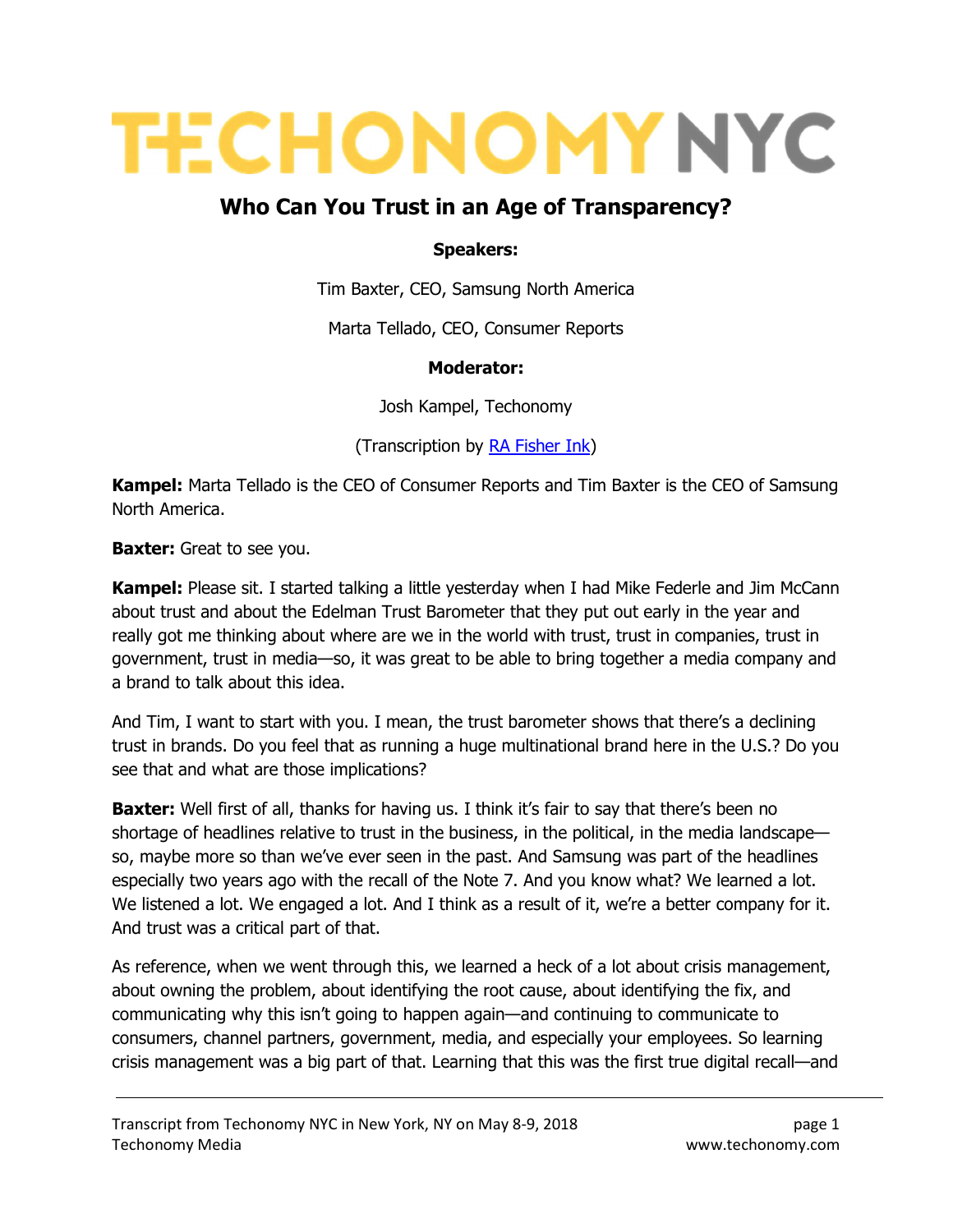what I mean by that is the device at which it was being recalled is the device you could actually communicate directly to those consumers with. And we did that with some 20 million or so instant messages and other forms of communications that helped us get about 97 percent of those devices back and to put that into context, the average recall gets lucky if it gets 20 percent back.

We also engaged with consumers in new and interesting ways. We had a hand-raiser program where we engaged with over 10 thousand consumers impacted by this who said, "Yes, I want to communicate with you." So we learned a new way to communicate with them. I held breakfasts, lunches with consumers—so we brought together a thousand people participated in a video streaming session that we had when we identified the root cause on it. So we learned how to engage and all of that enabled us to, within months, resume four of the five metrics back to where it was prior to that. I think it was Forbes recently—had us rated as one of the top most reputable companies—and they referenced how we managed that crisis as a way.

So yes, we understand the importance of trust, how easy it is to lose it, how important it is to reengage in gaining it back.

**Kampel:** Right. And Marta, we talked about the Samsung recall and I don't want to go too deep in there—but, you know, when you talk about trust in media, the interesting thing I saw in the same Edelman Trust Barometer was usually media and platforms—social—have tracked similarly. This is the first year there was a huge divergence in trust in journalism versus platforms. Talk a little about Consumer Reports role—obviously, you're a very trusted brand as far as media goes—and how you've seen that divergence on crowd sourcing and social versus true journalism.

**Tellado:** It's great to be here, Josh. I'm loving that you have an entire day devoted to social impact and companies that have a higher responsibility to consumers. And to the last conversation, I think it is government and business, but I think there's three legs to that stool and the one we focus a lot on is consumers.

You called us out as a media company and I kind of want to take a pivot and say we do a number of things. And obviously, from the beginning, our bedrock has been transparency and trust—and building that trust—and we do that with an incredibly rigorous research, data collection, and testing facility that we do. We test over 8,000 products and services a year. In addition to that, we also do really deep investigative reporting where we most recently looked at algorithms that drive car insurance pricing.

And I would say the third piece of that is we're also very on top of as we get the data and get the research from our testing and from our investigative reporting, where do we need to standards? Where do we need to see rules? Where do we need to see whether they are voluntary or driven by government?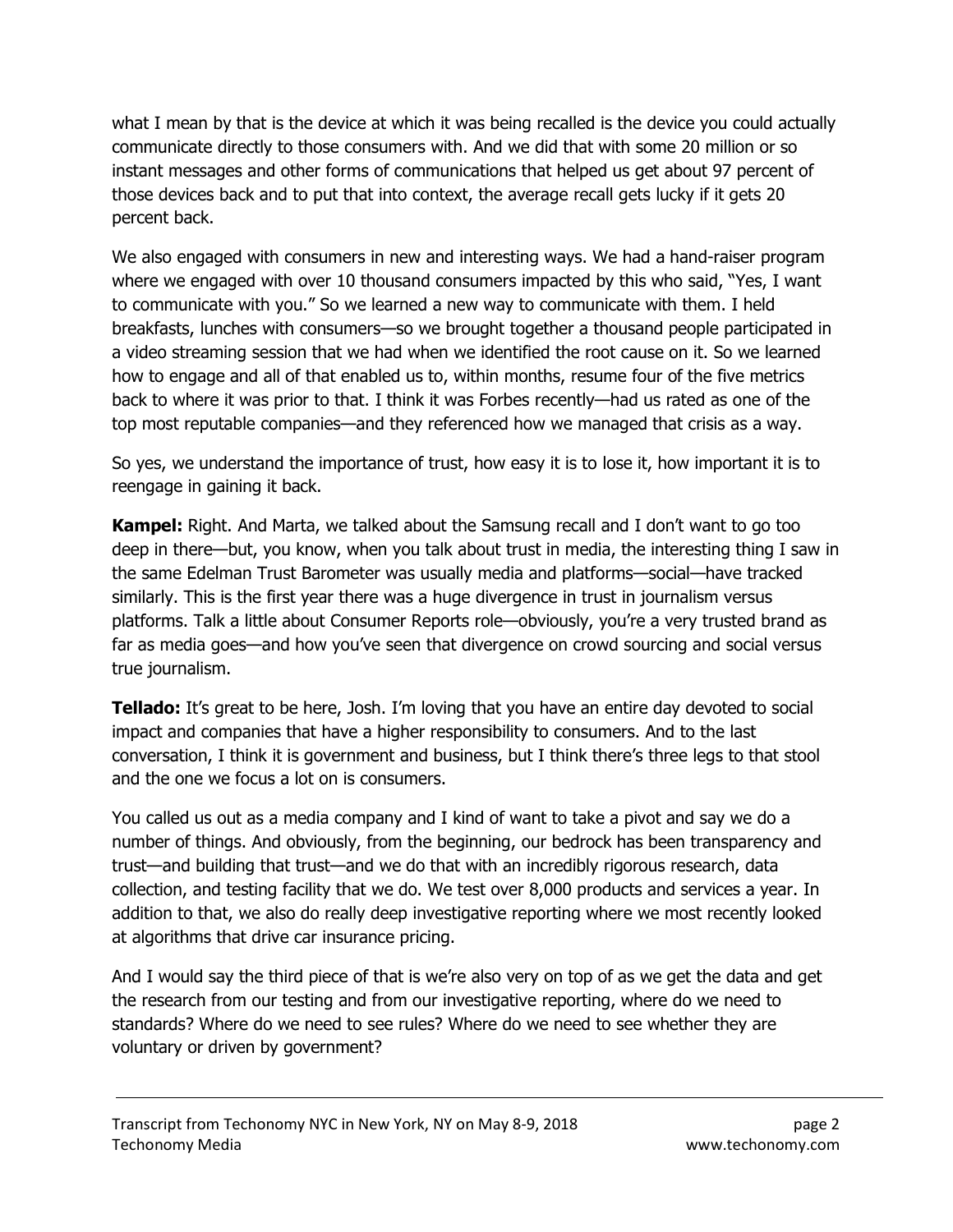And so it's those three things I think for us that build trust in the community that we've built that we call Consumer Reports. It is a membership organization and people sign up because they come to us and they see an organization that puts them first. We don't take advertising. We're a social enterprise—we have a double bottom line. We absolutely have to be competitive and put products and services in front of consumers that empower them so that we have a level playing field when they're there. And those products and services and their membership have to fuel our budget so that we can actually be out there on the front lines doing what we need to do to change that.

So the question you put on trust and platforms, I think Tim said it best as well. There isn't a day that goes by that there are headlines that rattle the public and consumers and so the question is, well who do they trust? And I think we've seen in the last two years a 54 percent spike in our traffic to our site where people are trying to access information and I think what they're telling us is that they value quality and they value trustworthiness. And when you have a flood of information from platforms and you're seeing data breaches in a variety of different episodes.

And we can talk about the phone because I think it's an excellent example. I think what they're saying is we're lacking—and I think the polls show this—there's a lack of trust in our institutions. But, that doesn't mean consumers are complacent. I think I put a little more credit into consumers' ability to make change happen. And we're seeing a lot of change. As nefarious as some of the platform behaviors that we're seeing in terms of what is a real review versus a fake review, what is a pay-to-play review versus one that is driven by rigor and testing and science. I think the world of recalls has been really instructive in the last year and I think your example is a good one. We did poke Samsung and we have a very—I would say it's a positive tension relationship. I think—

**Kampel:** Well, and I think—one of the things we talked about is that there is an interesting relationship. While you were viewing the products, you're also feeding back information from the reviews, what you're hearing from consumers. And Tim, how does that feedback then play into the product roadmap and how does that—

**Baxter:** No, I think that's a great question and I think healthy tension is the right description of the relationship. We have seen—I think Marta and the team have done a great job evolving from what we grew up with as that physical paper—the physical magazine—into a digital world. As a brand, we get feedback from their test results. Our engineers our keened in right in on it our product development is keened right in on it. And when we see things we don't agree with, we challenge it. We don't challenge it to say change the rating; we challenge to say how are you testing on that?

And we share—they share with us the testing concepts on it so we can understand that, our engineers can understand that. Sure we get feedback about a particular feature and what goes on. And at the same time, we share technology roadmaps to help them think about, well, the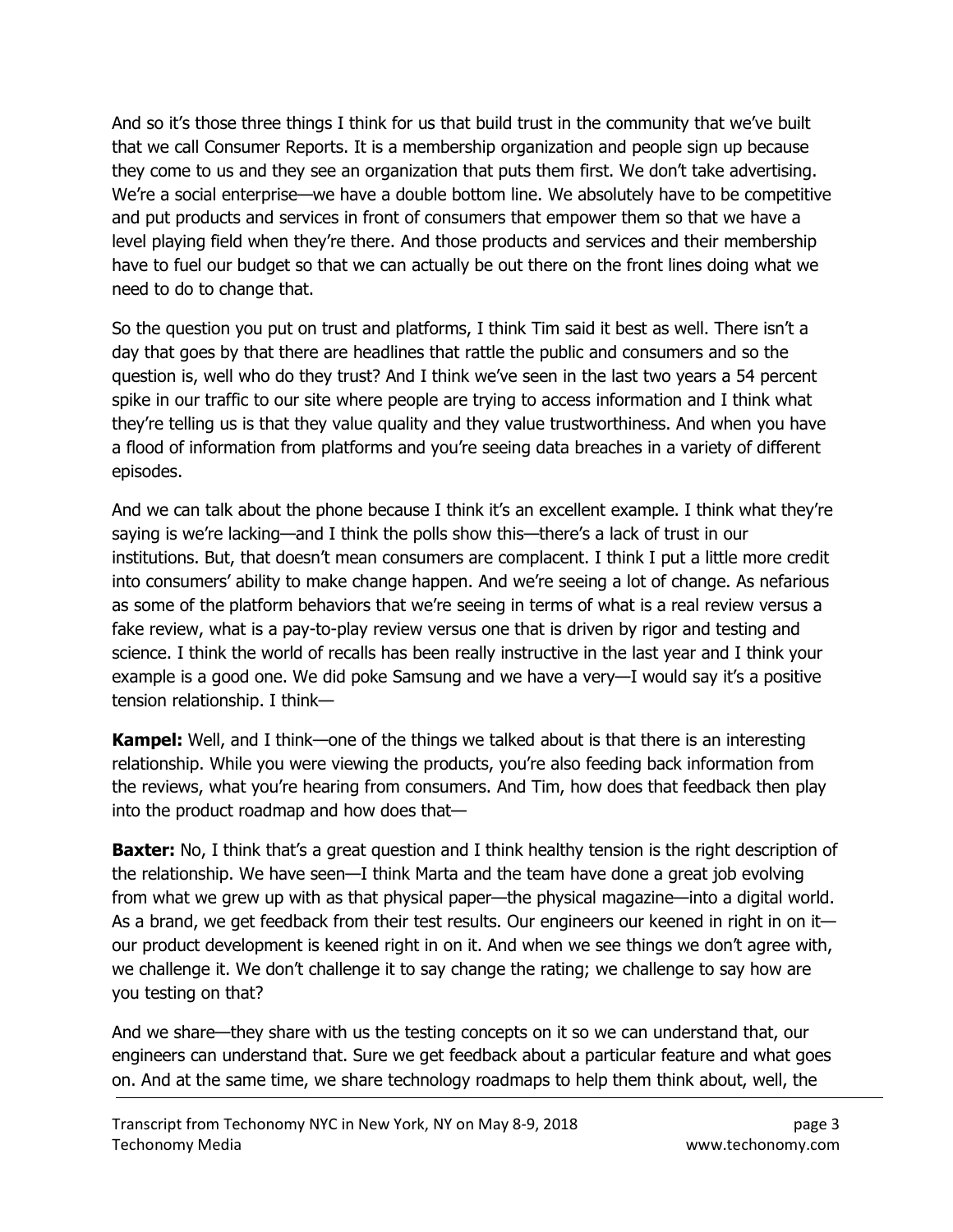way you maybe tested a CRT tube television is different to a flat television or a 2K to a 4K or a smartphone that was used for voice to another. So we try to collaborate around that and we do collaborate on that which enables that, I think for us both to prepare for the future.

But we will—when they see something they don't understand, they'll challenge us and ask us questions about how that is working and they keep that and do that in a very arms-length effective manner. But we'll push each other and I think that makes us better for the better of the consumer and the better of the devices.

Kampel: And I think that's what we talked about. At the end of the day it's about the consumer, right? You're both serving the consumer with content, with devices—for you both to succeed, it's really about serving—you know, putting the consumer first.

**Tellado:** That's right and I'd like to think when we're at the table poking and prodding that that's the consumer at the table.

#### Baxter: Yes, yes.

**Tellado:** And I think given the millions of surveys and our pulse on consumer sentiment, I think we can, with them, represent their needs. And that's what really has to be present. I think we're on this interesting precipice because we know that there are so many recalls out there. And one of the challenges to recall is there has always been—well, announcing a recall is one thing—executing it is quite another.

There's still people driving around with Takata airbags. The example of the phone was—I think you voluntarily said, "We're going to pursue this recall." So what did we do as a way to test that? We sent out our secret shoppers and our secret shoppers went out and said, "Hey, look, we're still finding your phones out there." So that's an opportunity to call Tim's shop back up and say, "This isn't good enough." The example in the 98 percent is when you are able to take a smartphone and brick it and that's it. The recall is done. That's pretty remarkable.

So, there are some opportunities, I think for us, around safety and health and fairness in the market place that while technology is a challenge, can also be a benefit to us.

#### **Baxter: Right, yes.**

**Kampel:** And Tim, one of the things we talked about is that shopper journey has radically change, right? So how the shopper used to go into the retail store and talk to a person on the floor and get feedback, then maybe stop by another store. Talk a little about how the idea of digital and reviews online and ecommerce has changed that journey.

**Baxter:** Yes. We track this and we do a study on this every couple of years and it's fascinating to see what the shopper journey and how that has evolved. And it was about nine years ago, I think, when we did our first one when I joined Samsung or shortly thereafter. And in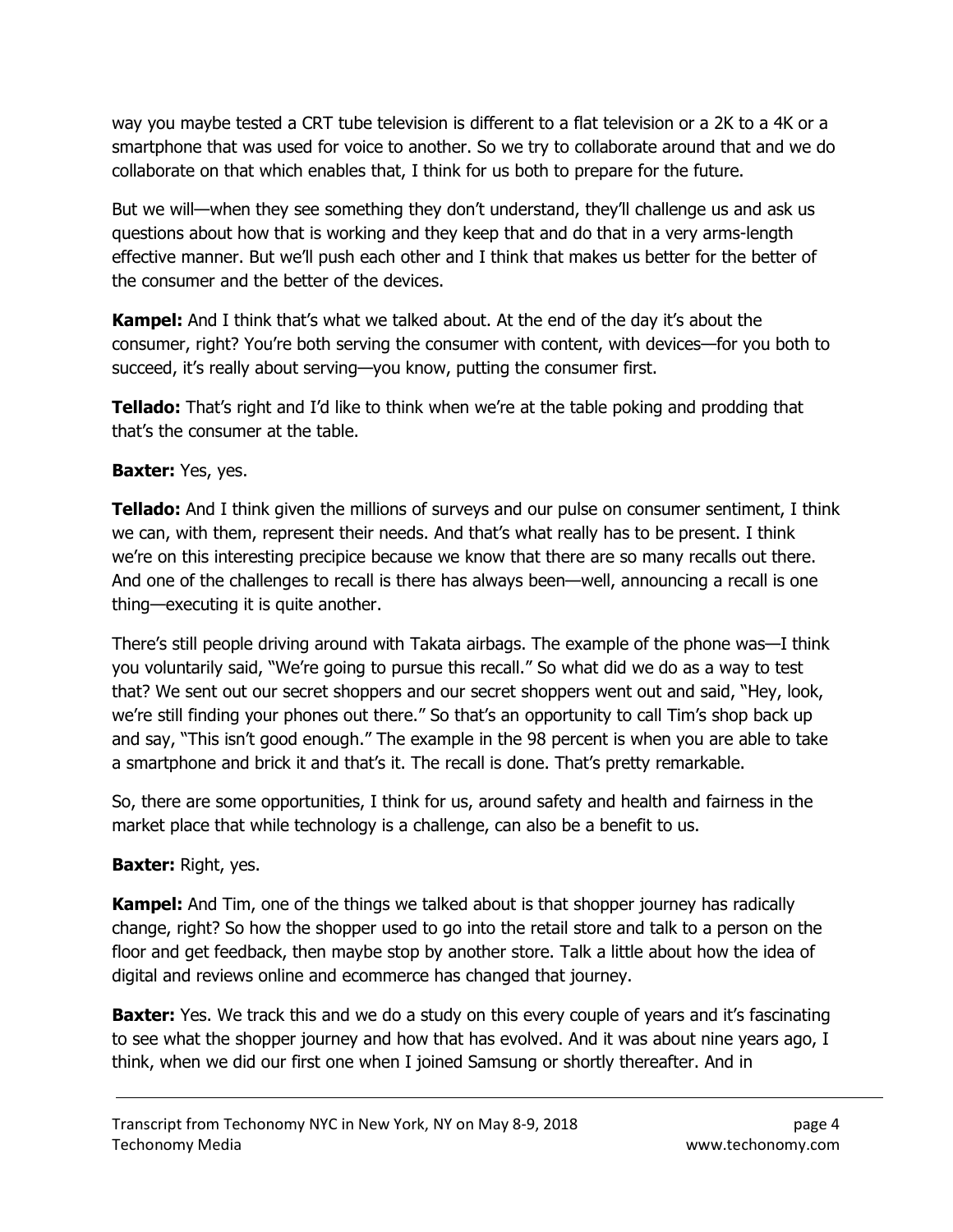televisions, the average life cycle—the average purchase process as you go through that funnel was upwards of a six-month process. The consumer did a little bit of research, visited four or five different stores, went to a few sites to learn about it and that took this process quite a bit.

Fast forward today, that same process is about 25 percent as long, so you're doing it in weeks as opposed to months. They're not going to four or five locations—they're touching 39 different locations, whether it be physical or digital and it's in a very interactive manner and looking for inputs from social media, from friends, from the floor salesman, from folks like Consumer Reports and others. And so it's much more iterative, number one.

Number two, we think about the industry we're in is rapidly changing—we're on the cusp of really big change—as you think about most of us, we want to connect our devices more and more and the day of buying a television just to watch television or a phone to just talk or a refrigerator to store foods is changing.

Consumers want these things to be more connected. They want to be connected to their car, to their work, to their home—and so, we have to think about these not as transactions or a life cycle managing a product, but it's a consumer experience journey and it's very iterative and you have to think about all the devices that are part of that. We sell 500 million connected devices a year. We're working to connect them better.

### Kampel: Right.

## **Baxter:** We're also trying to-

Kampel: And you know, it's interesting—so Marta, you touched on earlier standards, right? So, you're talking about Internet of Things, we're connecting all these billions of devices, now we're opened up to huge new opportunities and challenges, right?

## Tellado: Yes.

**Kampel:** This sharing of data for better outcomes but on the other side the privacy and security issues related to connecting these devices. And this is something Consumer Reports is looking at, you know, beyond the physical device, is how now are these devices connected, what are the standards around security and data privacy that we need to put in place?

**Tellado:** So, what we do know is that there aren't many standards and rule around data privacy and security. And I think that that is a baseline question for all of us. I think it's on us and we have to think about that. For Consumer Reports as well as for Samsung, in a world of connected devices—Tim, you said you consumers want connected devices—and I guess I would say we have to interrogate that a little bit and say, okay, consumers want connected devices, but what do we know about those connected devices? How transparent are manufacturers about the data they are collecting and how accessible is that data to consumers? And do I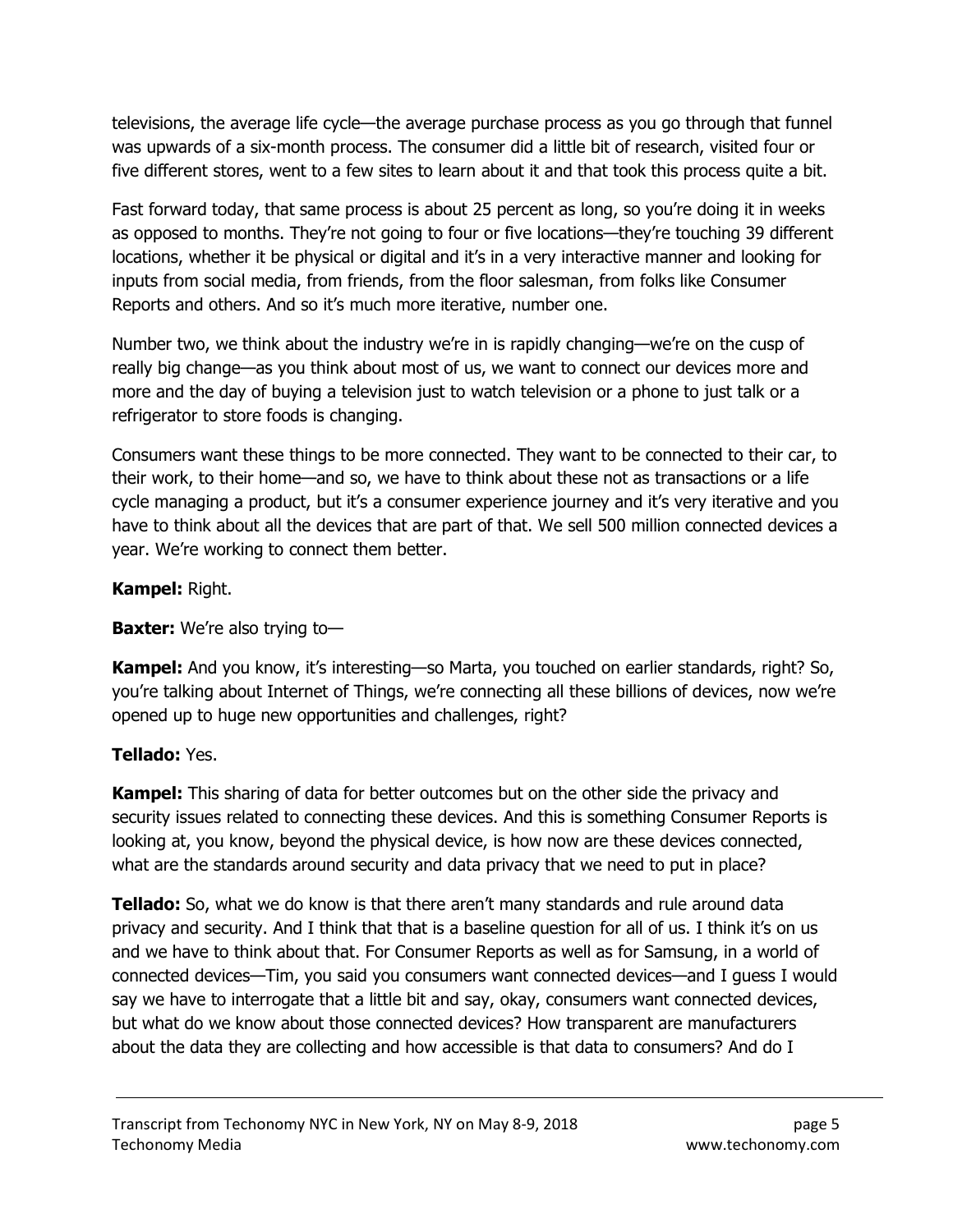actually want my thermostat to communicate information that I may not be home during the day or for that week and I'm away.

There aren't a whole lot of standards and protections out there for consumers right now. And that's something that we are looking very hard at and one of the ways we do it of course is by advocating for those standards, but the other is to try to create a race for the top and we've done that through what we call a digital standard. Our digital standard project is an open source collaborative that we're doing with a number of other organizations to try to create and to incentivize a digital standard so that when consumers around the market looking for a smart TV, they have a sense of "Is this smart TV protecting my data and privacy?" And so we just launched a couple of tests around smart TVs and Samsung was among them. And we did ask some pretty hard questions of you all around your smart TVs—we're still waiting to hear back, but I'm sure team is going to get back to us on some of the vulnerabilities.

## [LAUGHTER]

**Baxter:** I think we answered that one.

**Kampel:** But no, you see especially around connected car, obviously, we've all seen in mission critical systems hacks going on and taking over—

Tellado: That's right.

**Kampel:** I think as we do connect these devices, it will continue to be a new challenge for companies that are traditionally in hardware business—they're now obviously in software and security business as well.

**Tellado:** And I guess I would just say we really do need to be vigilant about this because one thing is certain. The pace at which these innovations are taking place, the pace at which we're seeing these technologies evolve—our regulatory bodies are not keeping pace, and it's impossible for them to keep pace, so where do we do that?

To speak to the theme of your afternoon—your morning—data and technology for social good is really a remarkable possibility for us but are the incentives out there to really drive that? And I would say that no, the incentives are more on the side of technology to amass information to sell products to market to people and I think that's where the trust piece comes in.

Unless we sort of really lock arms on this and think about what are those standards and how do we move forward in a way that creates some transparency for consumers, I don't know that we're going to get there.

Kampel: So Tim, obviously with the recent Facebook hack and the response of Facebook—the delayed response of Facebook—you talked about getting out in front of the recall. What would you tell other leaders as far as when you're dealing with a crisis like that—now we've seen